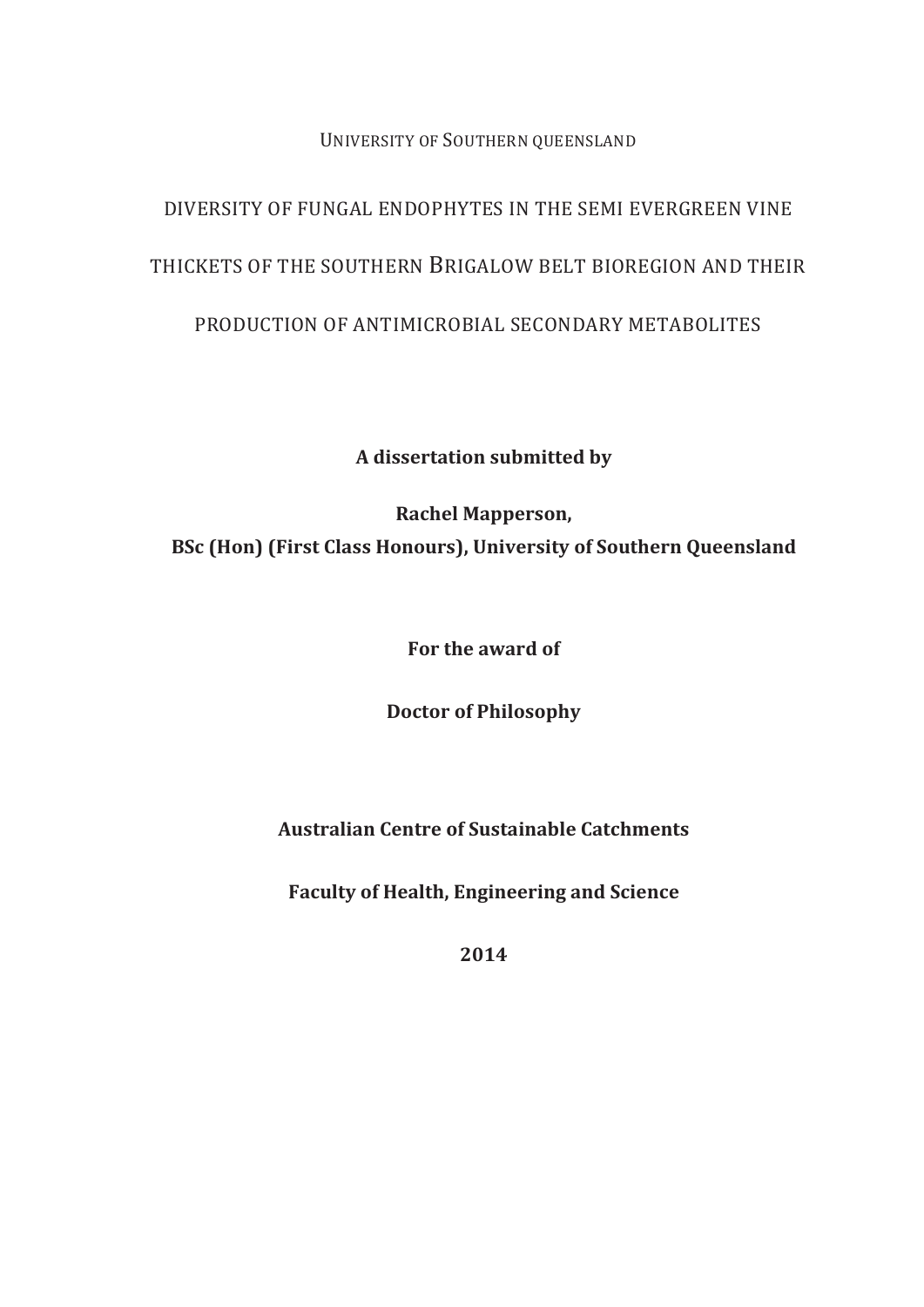#### **Abstract**

Endophytes are thought to make up at least half of the diversity within the fungal kingdom and yet they remain one of the least explored functional groups. What research that has been conducted has focused on tropical rainforests or grasses with comparatively little research examining diversity within other ecosystems. Semievergreen vine thickets (SEVT) are remnant dry rainforests which form part of the Brigalow Belt along the eastern coast of Australia. Due to the fertile soil on which they grow, SEVT are frequently cleared for agricultural use, currently no information exists regarding fungi within this ecosystem.

Leaves from 23 plants at 3 sites of SEVT were sampled and fungal endophytes were isolated and identified. Fungal specificity was examined by collecting leaves from 22 *Geijera salicifolia* plants from 5 sites of SEVT. In total, 228 and 187 fungal endophytes were isolated from the two studies. Multi-gene phylogenetic analysis was further conducted on *Nigrospora, Preussia, Guignardia* and Pezizales - four of the most commonly occurring taxa. Endophytes obtained from the diversity study were screened for antimicrobial capabilities and HPLC analysis was conducted on crude extracts obtained from endophytes showing bioactivity. Pure compounds were retested for their ability to inhibit the growth of microbial pathogens.

A wealth of novel fungal endophytes was observed within SEVT. Four new taxa within the predominately saprotrophic order Pezizales, were observed. This finding may represent an example of ecosystem specificity. A large number of *Preussia, Nigrospora* and *Guignardia* species were also observed. Fungal specificity was found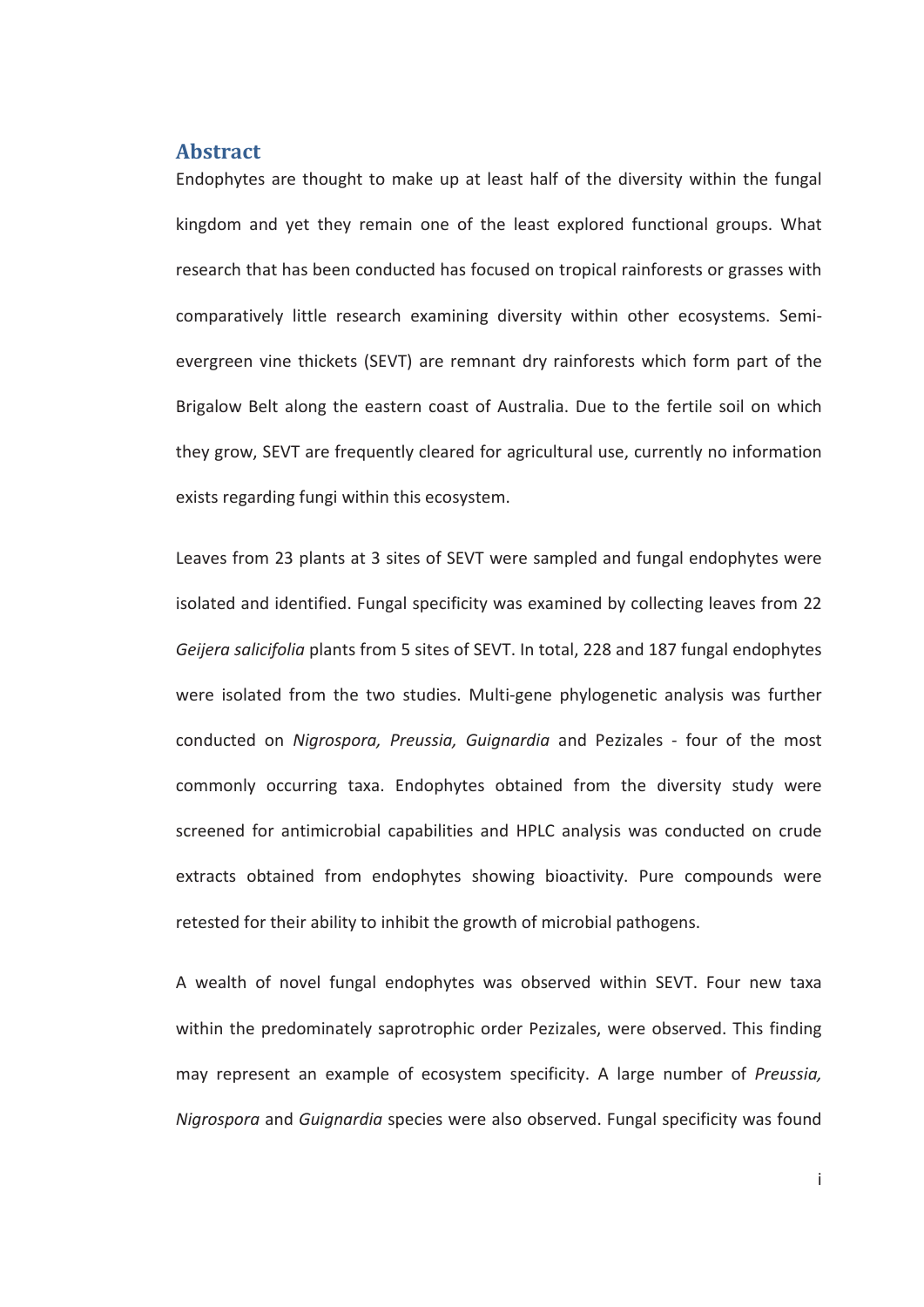to be occurring between several species of *Guignardia* and *G. salicifolia.* 6 novel pure compounds were isolated from a *Preussia* sp. Three of these showed significant antimicrobial activity against MRSA and *C. albicans*. The results of this study indicate that SEVT harbour a vast storehouse of novel and medicinally significant endophytic fungi.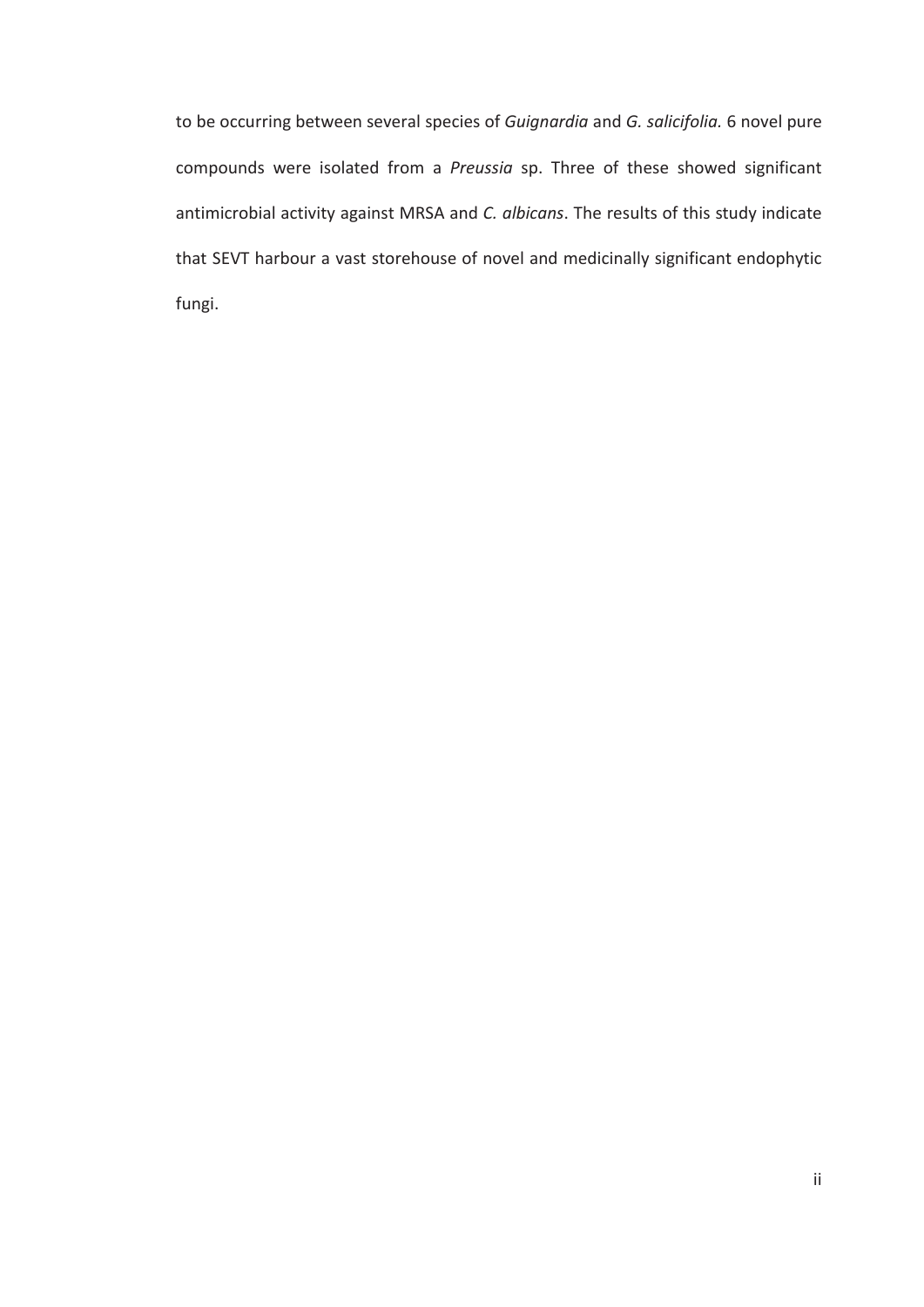#### **Publications**

List of publications arising from this project:

Graham, R and Dearnaley J.D.W (2011) 'Biodiversity of fungal endophytes in semievergreen vine thickets'. XVI Congress of European Mycologists, Thessaloniki, Greece, 19-23 September 2011. Conference presentation.

Mapperson, R and Dearnaley J.D.W (2012) 'Biodiversity of fungal endophytes in semi-evergreen vine thickets'. Australasian Mycology Society, Cairns, Australia, 24-26 September 2012. Conference presentation

Mapperson, R, Kotiw, M, Davis, R.A and Dearnaley J.D.W (2013) 'The diversity and antimicrobial activity of *Preussia* sp. endophytes isolated from Australian dry rainforests.' Current Microbiology 68:30-37

Sutour, S, Mapperson, R, Dearnaley J.D.W, Kotiw, M, Kalaitzis, J, and Davis, R A (2013) 'Africanarones A-F: Antimicrobial  $\alpha$ -Pyrone Polyketides from the Australian Endophytic Fungus *Preussia aff. Africana'*. Manuscript in preparation.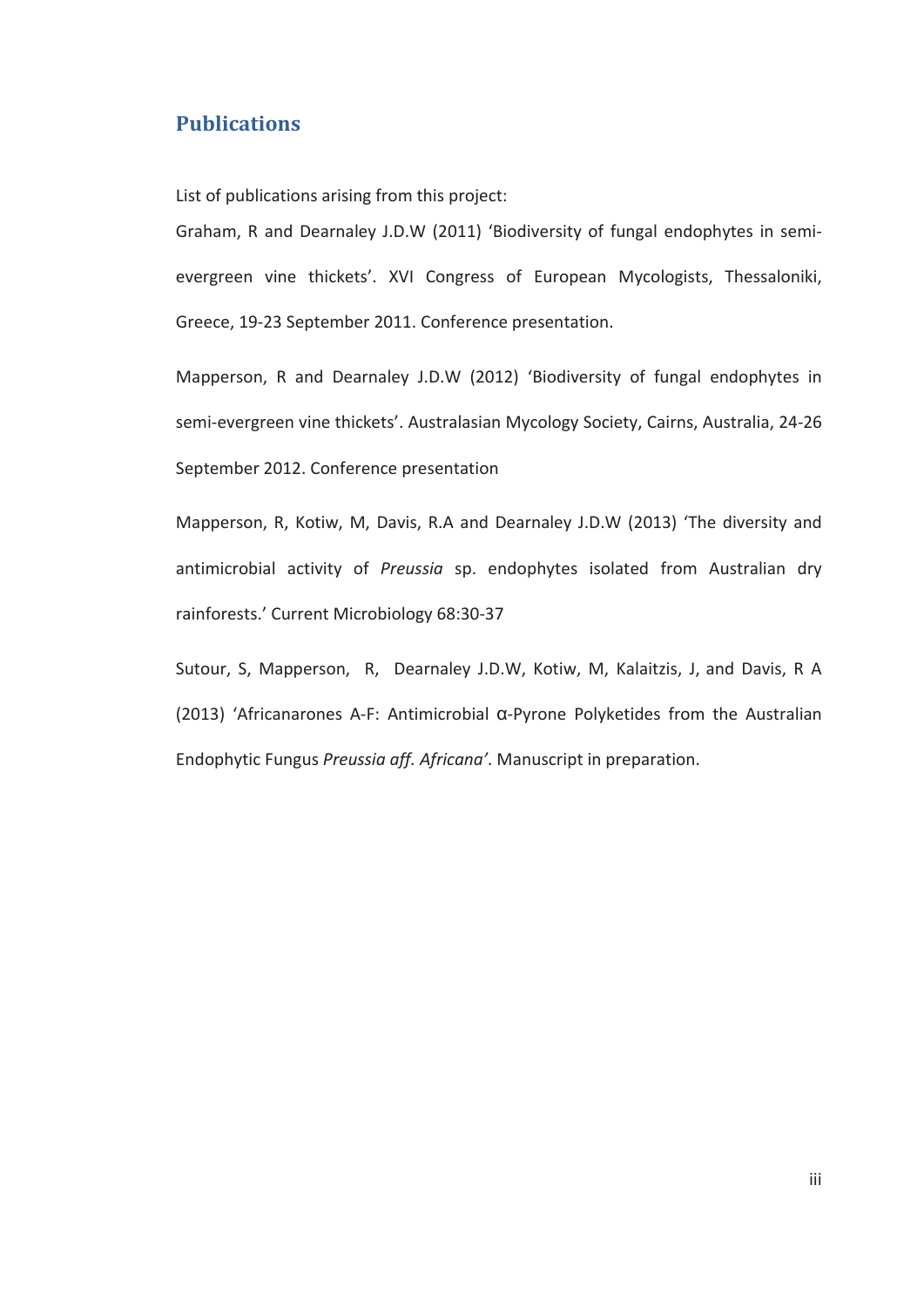### **Certification of Dissertation**

I certify that the ideas, experimental work, results, analyses, software and conclusions reported in this dissertation are entirely my own effort, except where otherwise acknowledged. I also certify that the work is original and has not been previously submitted for any other award, except where otherwise acknowledged.

| Candidate, Rachel Mapperson                | Date |
|--------------------------------------------|------|
| <b>ENDORSEMENT</b>                         |      |
| Primary Supervisor, Dr John Dearnaley      | Date |
| Associate Supervisor, Professor Mike Kotiw | Date |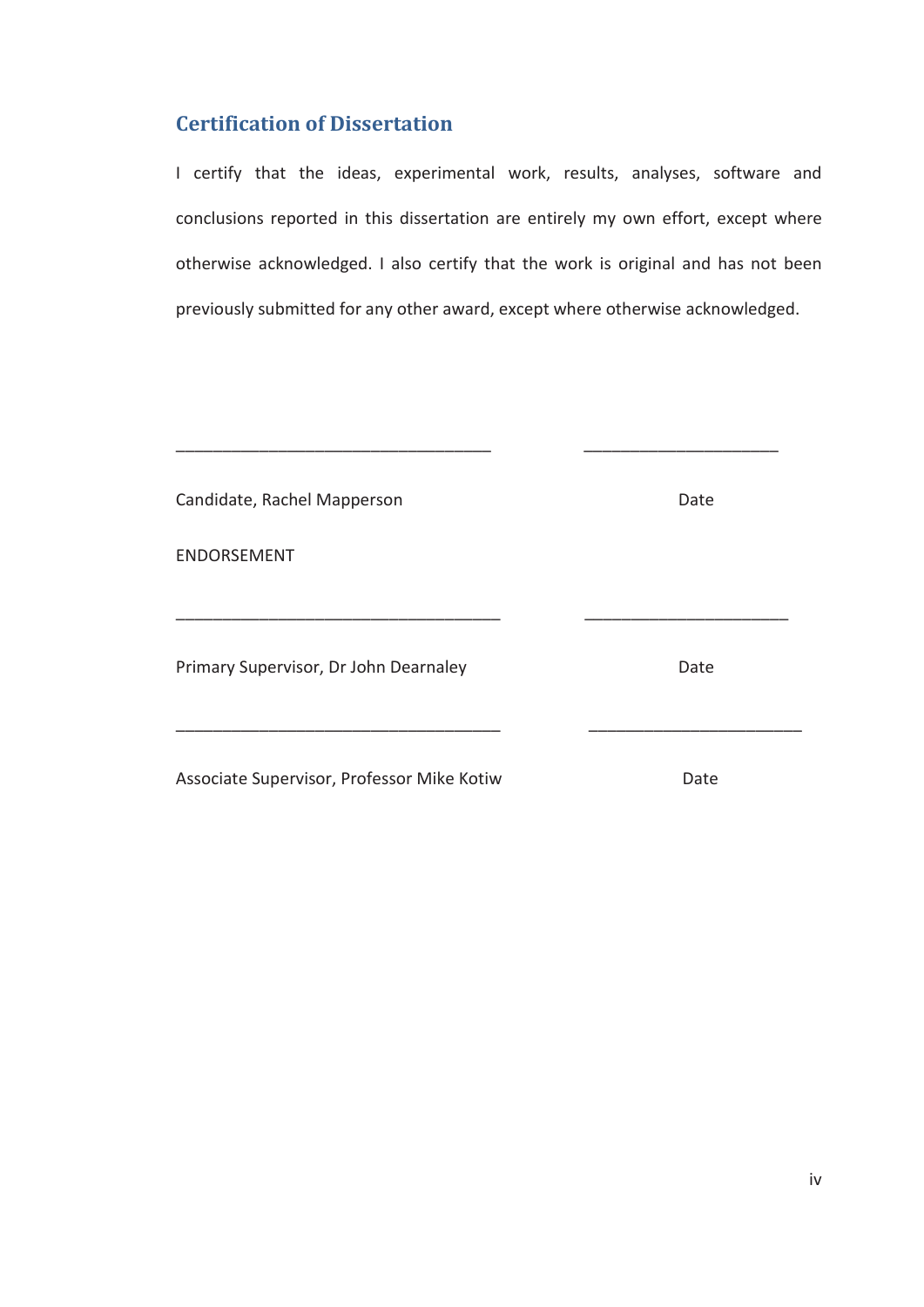#### **Acknowledgements**

The completion of a thesis is never the result of just one individual and as such there is a wealth of people who I would like to thank for their assistance and support. Firstly, I would like to thank the Australian Centre for Sustainable Catchments. Few centres can boast such a broad group of genuinely wonderful people. Thank you for providing me with such excellent resources and opportunities. It is these small (and large!) things that have made my PhD experience so enjoyable.

Special thanks goes to Lisa Fritz, or should I say, Master Fritz! My nerdy Dr Who fellow office buddy. I doubt I would have survived all the tedious hours of research without such fun distractions. I would also like to thank the other awesome people who have inhabitated the PhD PostGrad room at one time or another; Kate, Justine, Priscilla, Roshani, Mat, Peter, Jarrod and Daniel.

I would especially like to thank my Supervisor, Dr John Dearnaley. How does one even begin to put into words the kind of thanks that is required here. To say that you go above and beyond the call of a supervisor is a massive understatement. It has been my utter privilege to be your student for these last few years. Thank you.

Finally, I would like to thank my family (by blood and by choice). I honestly wouldn't be writing this today if it weren't for all of you and your constant nagging (alright alright; support!). Ang, you somehow tricked me into picking science all those years ago and I'm so glad that you did! Chapi, LYSG. Mum and Dad, my biggest cheer squad. And last but definitely not least, my wonderful husband. I hope I always make you proud. YELSLM.

*"For from Him and through Him and to Him are all things. To Him be glory forever. Amen."*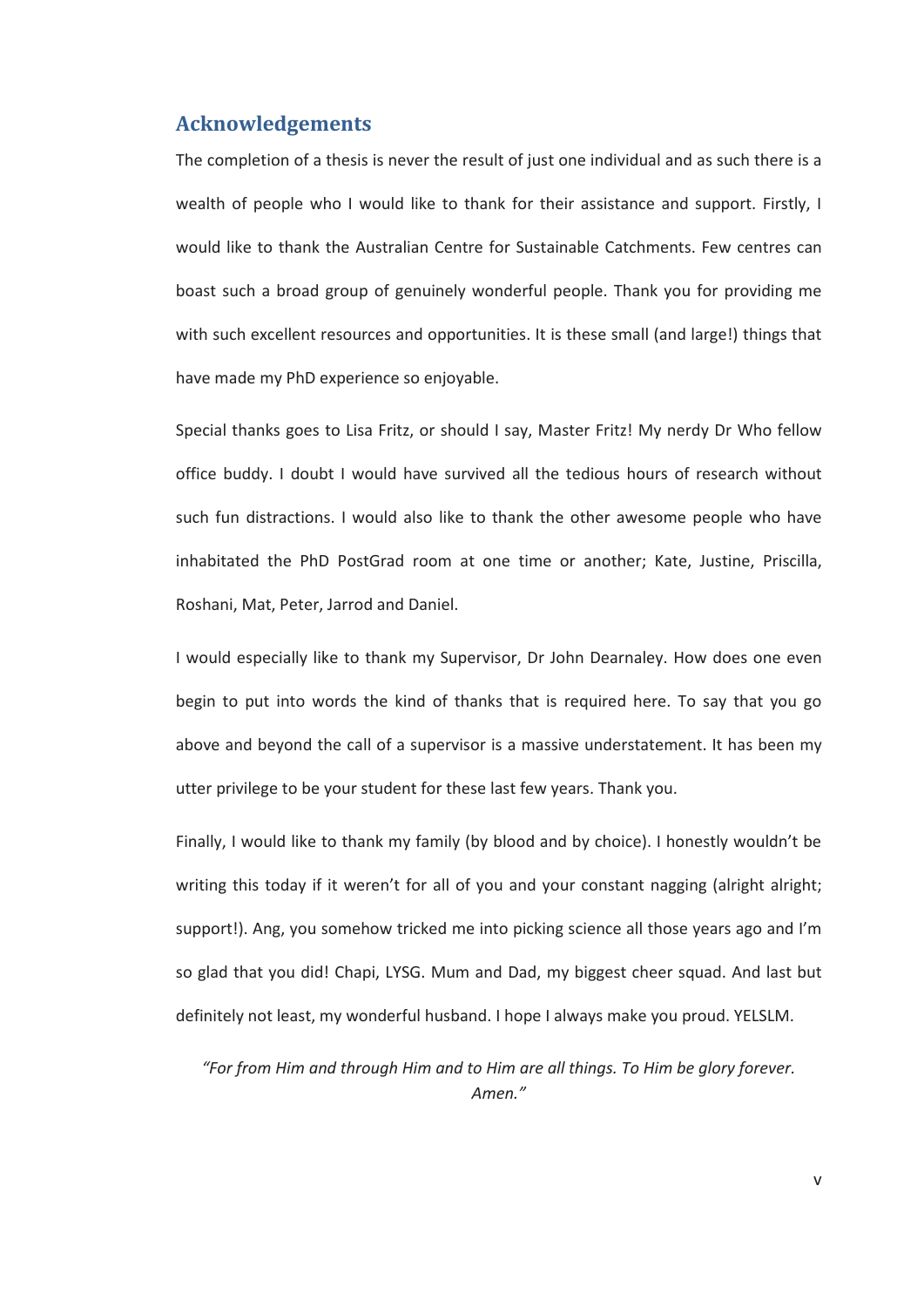# **Table of Contents**

| Screening of fungal endophytes for antimicrobial compounds 3                       |
|------------------------------------------------------------------------------------|
|                                                                                    |
| $\mathbf{1}$                                                                       |
| 1.1                                                                                |
| 1.2                                                                                |
| 1.2.1                                                                              |
| 1.2.2                                                                              |
| 1.2.3                                                                              |
| 1.2.4                                                                              |
| 1.2.5                                                                              |
| 1.3                                                                                |
| 1.3.1                                                                              |
| 1.3.2                                                                              |
| 1.3.3                                                                              |
| Semi-evergreen vine thickets of the Southern Brigalow Belt 20<br>1.4               |
| Fungal endophyte diversity from plants within Semi Evergreen vine thickets 21<br>2 |
| 2.1                                                                                |
| 2.2                                                                                |
| 2.3                                                                                |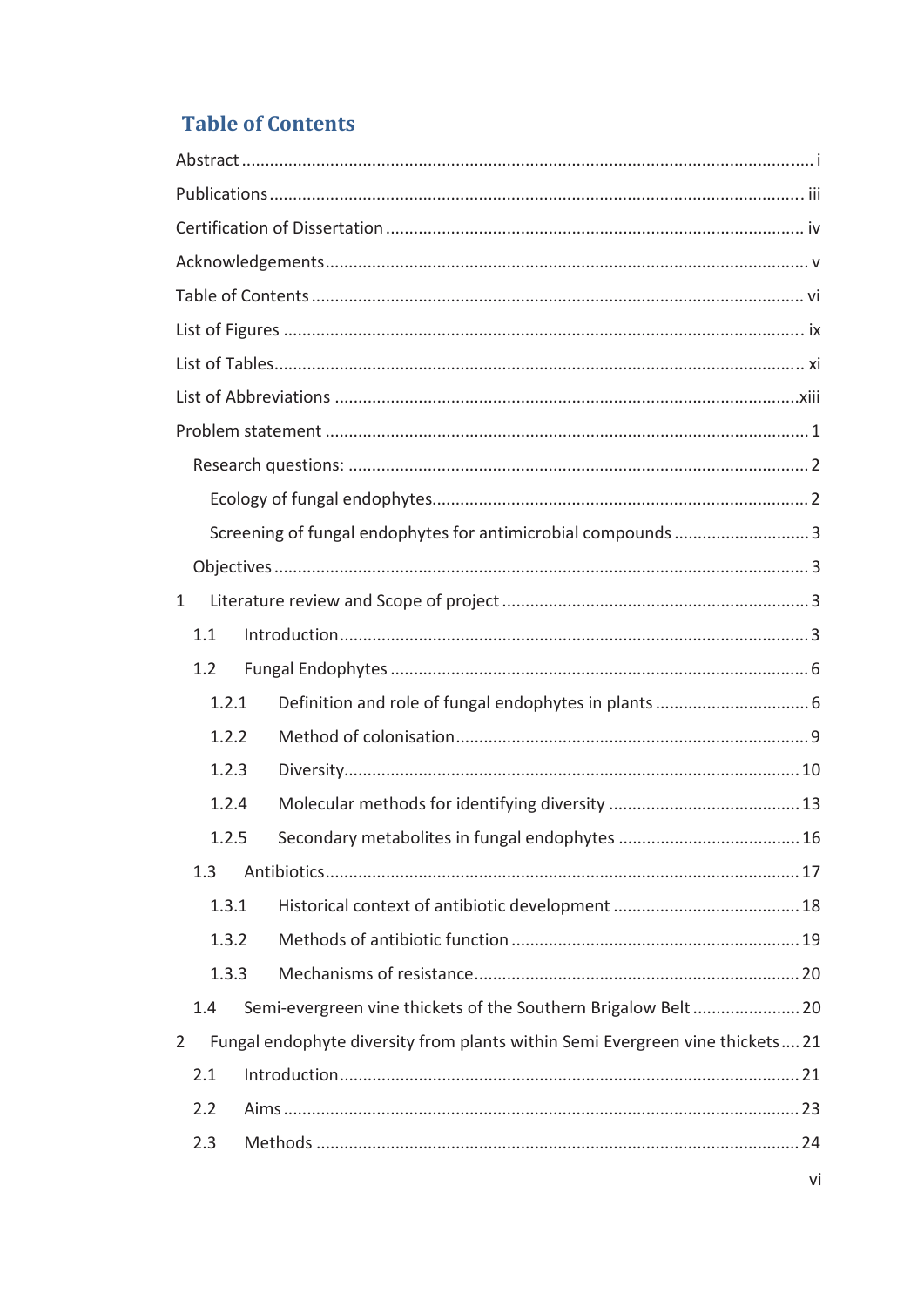|     | 2.3.1 |                                                                      |  |
|-----|-------|----------------------------------------------------------------------|--|
|     | 2.3.2 |                                                                      |  |
|     | 2.3.3 |                                                                      |  |
|     | 2.3.4 |                                                                      |  |
|     | 2.3.5 |                                                                      |  |
| 2.4 |       |                                                                      |  |
| 2.5 |       |                                                                      |  |
| 2.6 |       |                                                                      |  |
| 3   |       | Specificity of fungal endophytes from Geijera salicifolia in SEVT 51 |  |
| 3.1 |       |                                                                      |  |
| 3.2 |       |                                                                      |  |
| 3.3 |       |                                                                      |  |
|     | 3.3.1 |                                                                      |  |
|     | 3.3.2 |                                                                      |  |
|     | 3.3.3 |                                                                      |  |
|     | 3.3.4 |                                                                      |  |
|     | 3.3.5 |                                                                      |  |
| 3.4 |       |                                                                      |  |
| 3.5 |       |                                                                      |  |
| 3.6 |       |                                                                      |  |
| 4   |       | Further taxonomic characterisation of endophytic taxa from SEVT 81   |  |
| 4.1 |       |                                                                      |  |
| 4.2 |       |                                                                      |  |
| 4.3 |       |                                                                      |  |
|     | 4.3.1 |                                                                      |  |
|     | 4.3.2 |                                                                      |  |
| 4.4 |       |                                                                      |  |
|     | 4.4.1 |                                                                      |  |
|     | 4.4.2 |                                                                      |  |
|     | 4.4.3 | Phylogenetic characterisation of Guignardia spp 102                  |  |
|     | 4.4.4 | Phylogenetic characterisation of Pezizales taxa  110                 |  |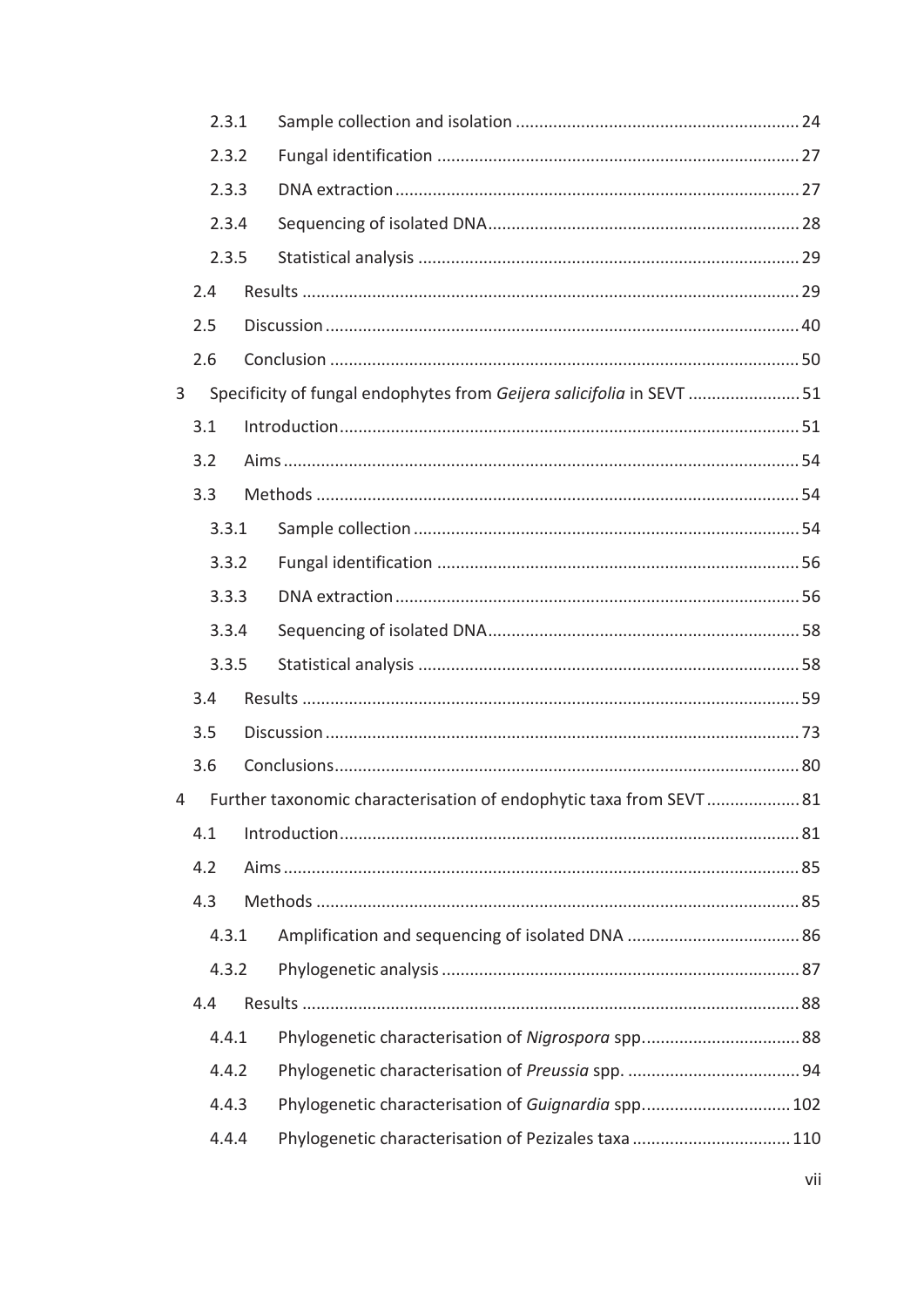|   | 4.5 |       |                                                              |  |
|---|-----|-------|--------------------------------------------------------------|--|
|   |     | 4.5.1 | Phylogenetic characterisation of the Nigrospora isolates 119 |  |
|   |     | 4.5.2 | Phylogenetic characterisation of the Preussia isolates 119   |  |
|   |     | 4.5.3 | Phylogenetic characterisation of Guignardia isolates  122    |  |
|   |     | 4.5.4 | Phylogenetic characterisation of the Pezizales isolates  123 |  |
|   | 4.6 |       |                                                              |  |
| 5 |     |       |                                                              |  |
|   | 5.1 |       |                                                              |  |
|   | 5.2 |       |                                                              |  |
|   | 5.3 |       |                                                              |  |
|   |     | 5.3.1 |                                                              |  |
|   |     | 5.3.2 |                                                              |  |
|   |     | 5.3.3 |                                                              |  |
|   | 5.4 |       |                                                              |  |
|   |     |       |                                                              |  |
|   |     | 5.4.1 |                                                              |  |
|   |     | 5.4.2 |                                                              |  |
|   |     | 5.4.3 | Semi preparative carbon HPLC analysis of isolates  142       |  |
|   | 5.5 |       |                                                              |  |
|   | 5.6 |       |                                                              |  |
| 6 |     |       |                                                              |  |
| 7 |     |       |                                                              |  |
| 8 |     |       |                                                              |  |
|   | 8.1 |       |                                                              |  |
|   | 8.2 |       |                                                              |  |
|   | 8.3 |       |                                                              |  |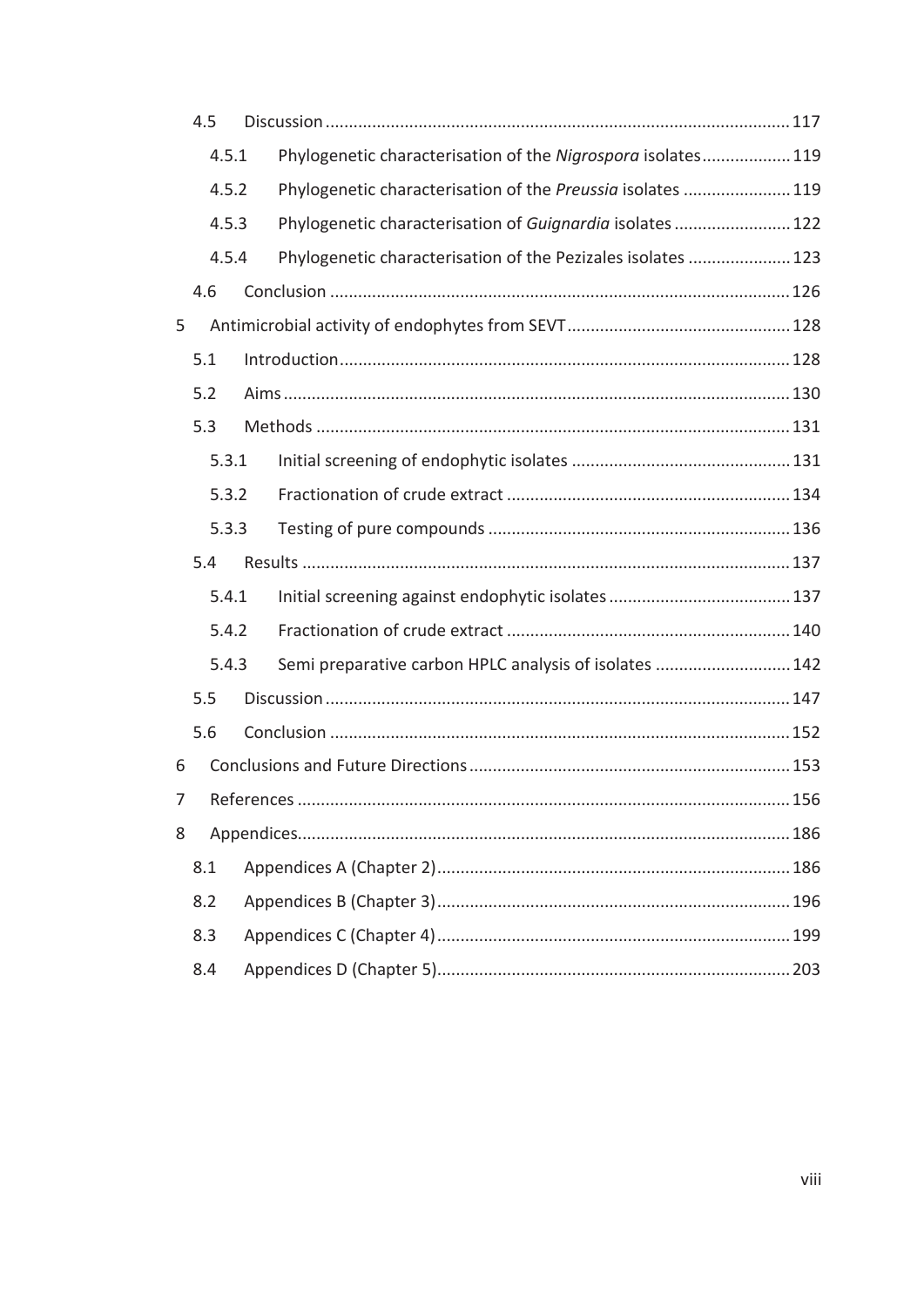# **List of Figures**

| Figure 1 Sites of SEVT included in this study. Sampling occurred at locations marked         |
|----------------------------------------------------------------------------------------------|
|                                                                                              |
| Figure 2. No significant differences were recorded for the number of fungal                  |
|                                                                                              |
|                                                                                              |
| Figure 4 Location of SEVT sampled in this study. Sites indicated in green55                  |
| Figure 5 Example of the diverse culture characteristics of isolates classed as mycelia       |
|                                                                                              |
| Figure 6 Average number (±SE) of isolates collected per site and location within each        |
|                                                                                              |
| Figure 7 The ITS regions of the nuclear rDNA used for fungal taxonomy purposes,              |
|                                                                                              |
| Figure 8 Spore size of isolates of various morphotypes. Scale bar= 50µm.                     |
|                                                                                              |
| Figure 9 Neighbour-Joining phylogenetic tree of Nigrospora spp. ITS region with 1000         |
|                                                                                              |
| Figure 10 Multi-gene (ITS, LSU and $\beta$ -tubulin) Neighbour-Joining tree of Preussia spp. |
| with 1000 bootstrap support. Red text indicates samples collected in this study while        |
|                                                                                              |
|                                                                                              |
| Figure 11 Morphological appearance of the same age cultures of Preussia spp. in              |
|                                                                                              |
| Figure 12 Morphological appearance of the same age cultures of Preussia spp. in              |
|                                                                                              |
| Figure 13 Neighbour-Joining tree of Preussia spp based on LSU sequences. Isolates            |
|                                                                                              |
| Figure 14 Neighbour-Joining tree of Preussia spp based on beta tubulin sequences.            |
|                                                                                              |
| Figure 15 Neighbour-Joining tree of the ITS region for Guignardia sp. Red lines and          |
|                                                                                              |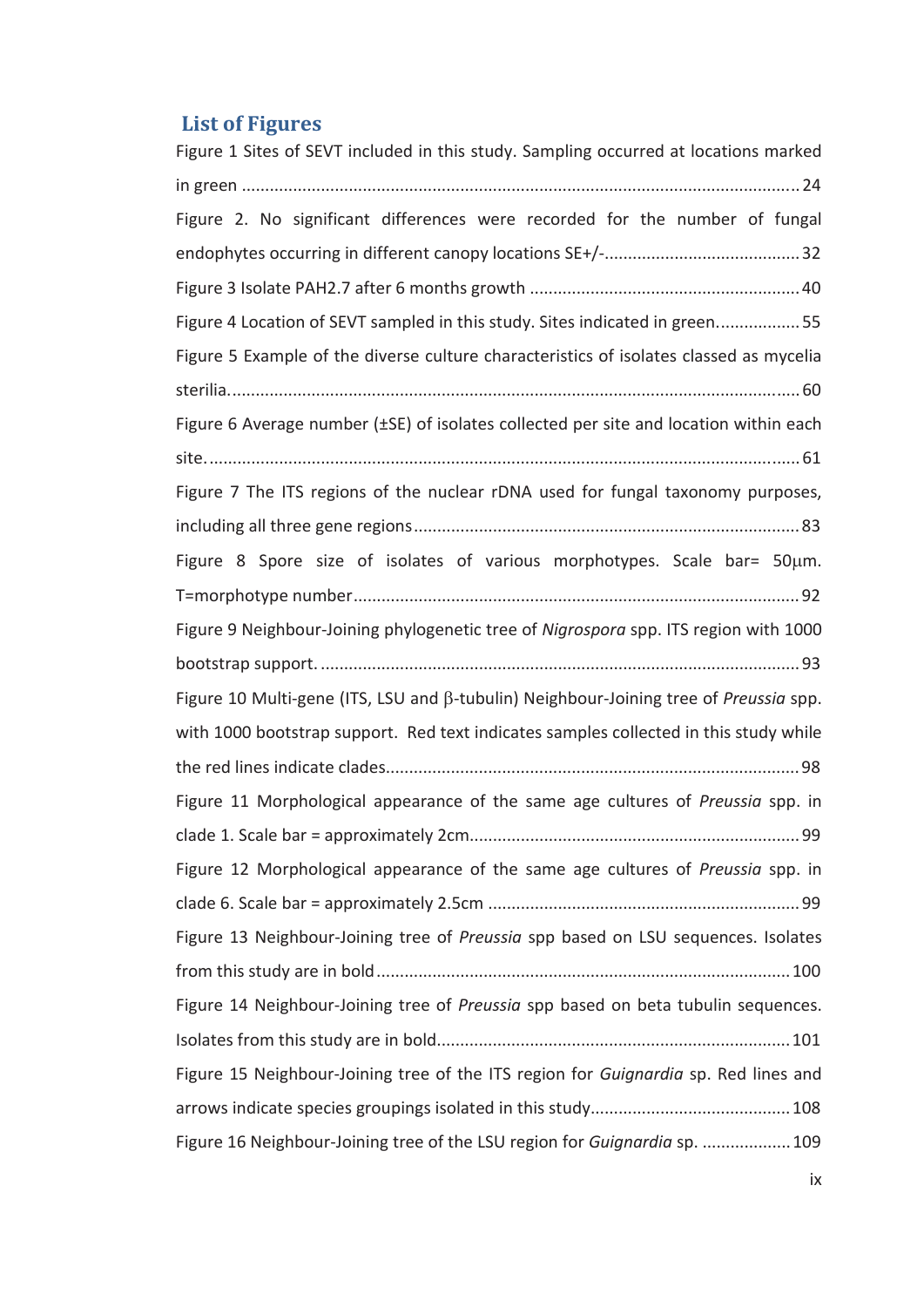Figure 17 Morphological characteristics of three species of *Guignardia*. White scale bar=50um. Red scale bar= 2cm. Yellow arrows indicate the black picnidia common to all Guignardia isolates. Red arrows indicate the characteristic flagella attached to spores while the green arrow indicates the mucilaginous sheath. ........................... 109 Figure 18 Phylogenetic tree of Sarcosomataceae and Sarcoscyphaceae. Red lines indicate possible new genera, blue lines indicate family groupings. Red arrow indicates the single individual which may represent a new genus ........................... 116 Figure 19 Morphological characteristics of the three potentially novel genera. Scale bar = approximately 1cm ........................................................................................... 117 Figure 20 Method of testing fungal endophytes, F= fungus Numbers represent different pathogens ................................................................................................... 132 Figure 21 Isolate PAL2.3 showing different HPLC traces when grown under the same conditions. .................................................................................................................. 140 Figure 22 Semi preparative Carbon HPLC trace of four isolates. Mode of culture incubation is indicated. .............................................................................................. 143 Figure 23 HPLC traces of BSH2.9. Black arrow indicates lost peak and location of one pure compound, red arrows indicate regions where activity towards MRSA was detected ..................................................................................................................... 144 Figure 24 Semi preparative Carbon HPLC trace of BSH2.9 from the shaking and static culture methods respectively. Arrows indicate fractions from which pure compounds were obtained. ........................................................................................................... 145 Figure 25 Chemical structure of pure compound obtained from BSH2.9 using the shaking method of incubation. .................................................................................. 145 Figure 26 Pure compounds obtained from isolate BSH2.9 using the static culture method ....................................................................................................................... 146 Figure C.27 Neighbour-Joining tree of the ITS region of all three families with 1000 bootstrap support. ..................................................................................................... 202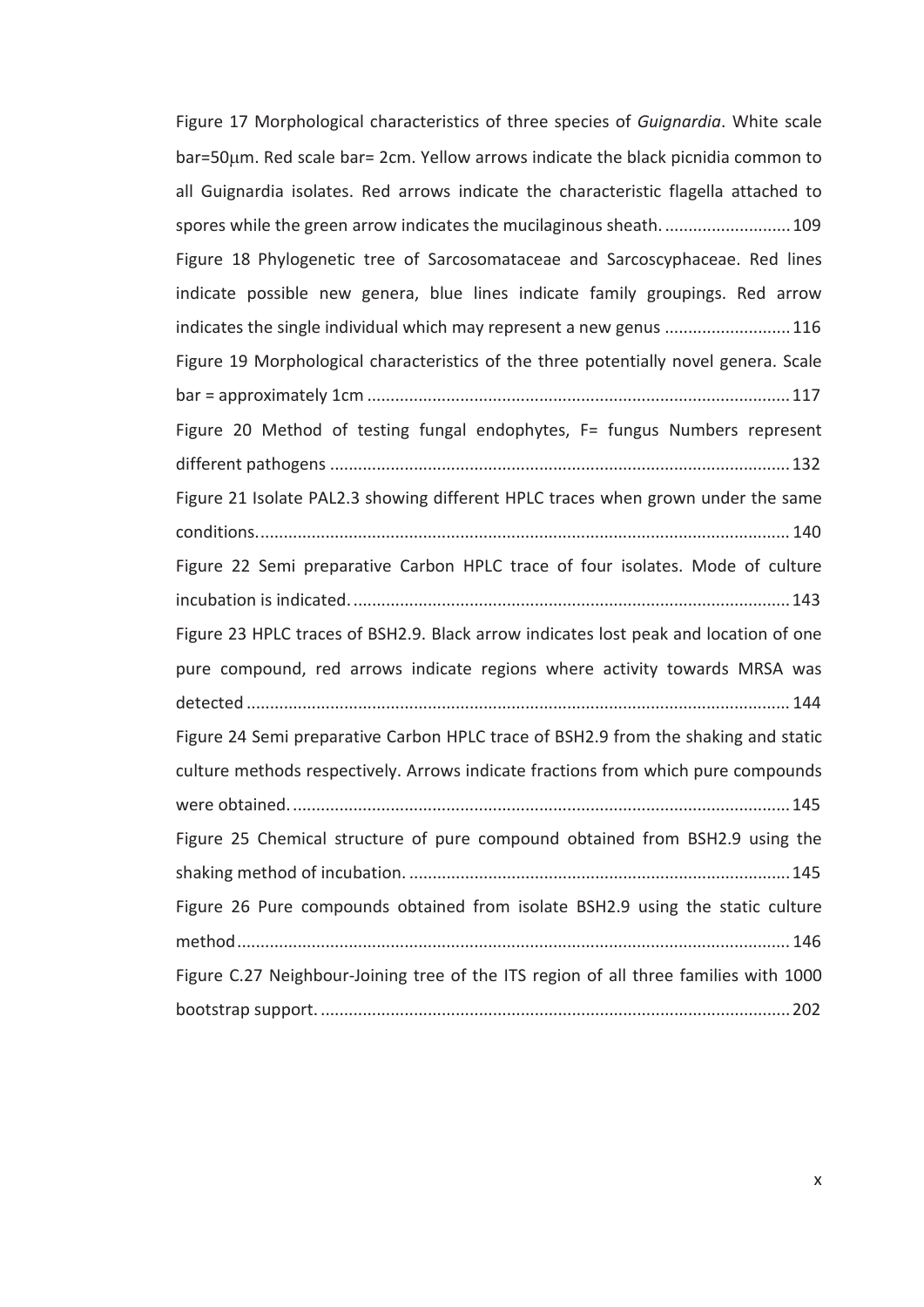# **List of Tables**

| Table 2 Colonisation and isolation rates of endophytes collected from three sites30  |
|--------------------------------------------------------------------------------------|
| Table 3 Frequency of fungal genera observed compared with the number of species      |
|                                                                                      |
| Table 5 Closest GenBank match of the ITS region for all fungi successfully sequenced |
|                                                                                      |
| Table 6 Endophytic fungi isolated from G.salicifolia with closest GenBank match      |
|                                                                                      |
| Table 7 Morphotypes of Nigrospora isolates and closest Genbank matches where         |
|                                                                                      |
| Table 8 Host and closest GenBank matches of Preussia taxa isolated in this study  95 |
| Table 9 Host and closest GenBank matches of Guignardia taxa isolated in this study   |
|                                                                                      |
| Table 10 Host and closest GenBank matches of Pezizales isolated in this study  112   |
| Table 11. Results of initial screening test against nosocomial pathogens  138        |
| Table 12 HPLC fractions showing bioactivity against MRSA and C. albicans141          |
| Table 13 Minimum inhibitory concentrations (MIC) for the three pure compounds        |
| tested against MRSA and C. albicans at various time intervals 146                    |
| Table A.14 List of all endophytic taxa isolated in the diversity study 186           |
| Table A. 15 Raw data for testing differences between leaves with and without growth  |
| across the three sites (including samples believed to be over sterilised) 193        |
| Table A.16 Raw data for testing differences between leaves with and without growth   |
| across the three sites (not including samples believed to be over sterilised) 194    |
| Table A.17 ANOVA of differences in fungal infection rates of fungi located high, mid |
|                                                                                      |
|                                                                                      |
| Table B.19 Univariate analysis of differences between fungi located high, mid and    |
| low in the canopy of G. salicifolia and compared across 5 sites  196                 |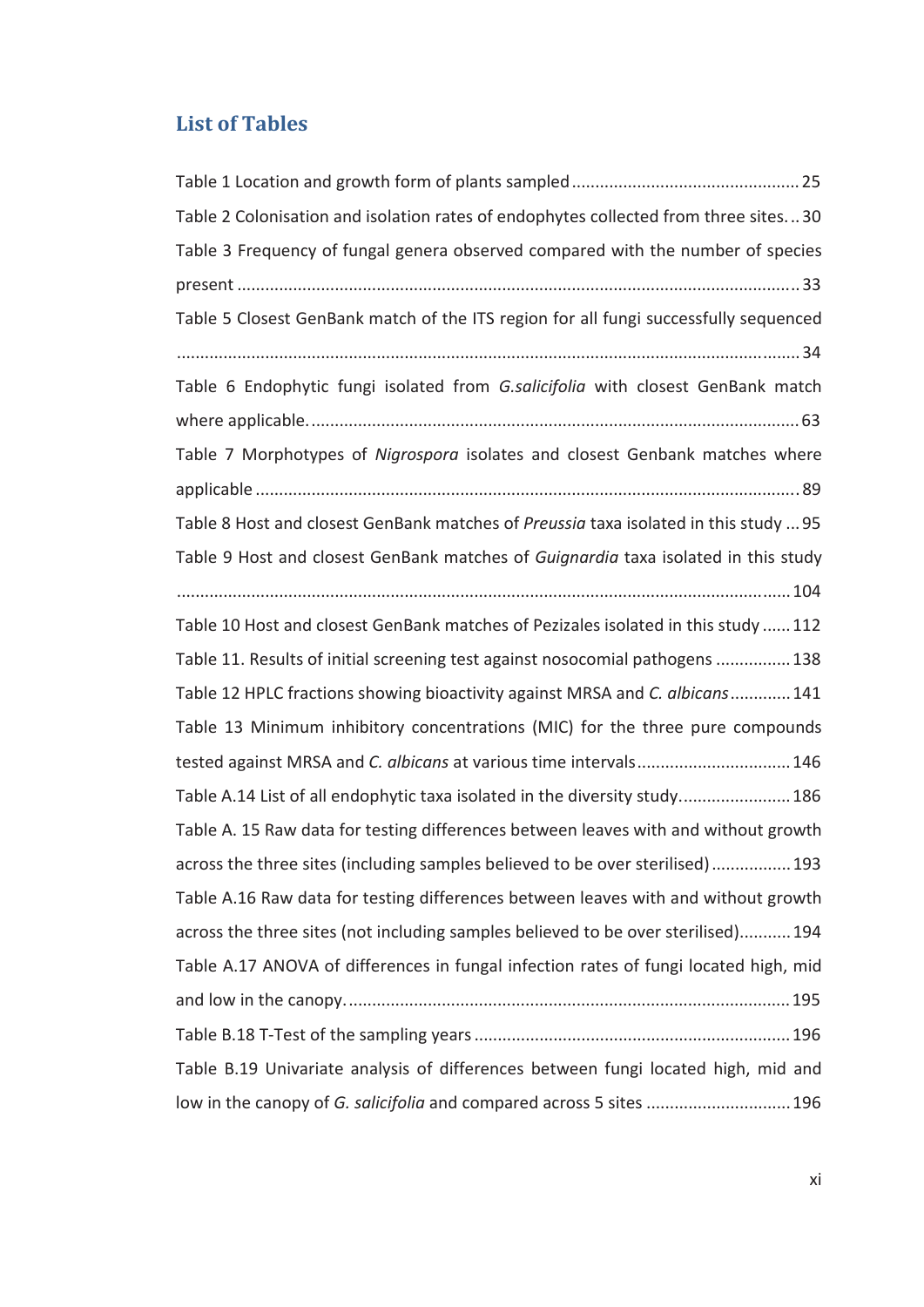| Table B. 20 Univariate analysis the 6 most commonly observed fungal genera of G. |
|----------------------------------------------------------------------------------|
| salicifolia across 5 sites. Statistically significant values are highlighted 196 |
| Table C.21 GenBank Ascension codes for Preussia and Guignardia isolates  199     |
| Table D. 22 ANOVA of fungi showing bioactivity across the three sites.  203      |
| Table D.23 NMR data for non bioactive compound isolate from BSH2.9  204          |
| Table D.24 Well assays of three novel compounds at four different time intervals |
|                                                                                  |
| Table D.25 Well assays of three novel compounds at two different time intervals  |
|                                                                                  |